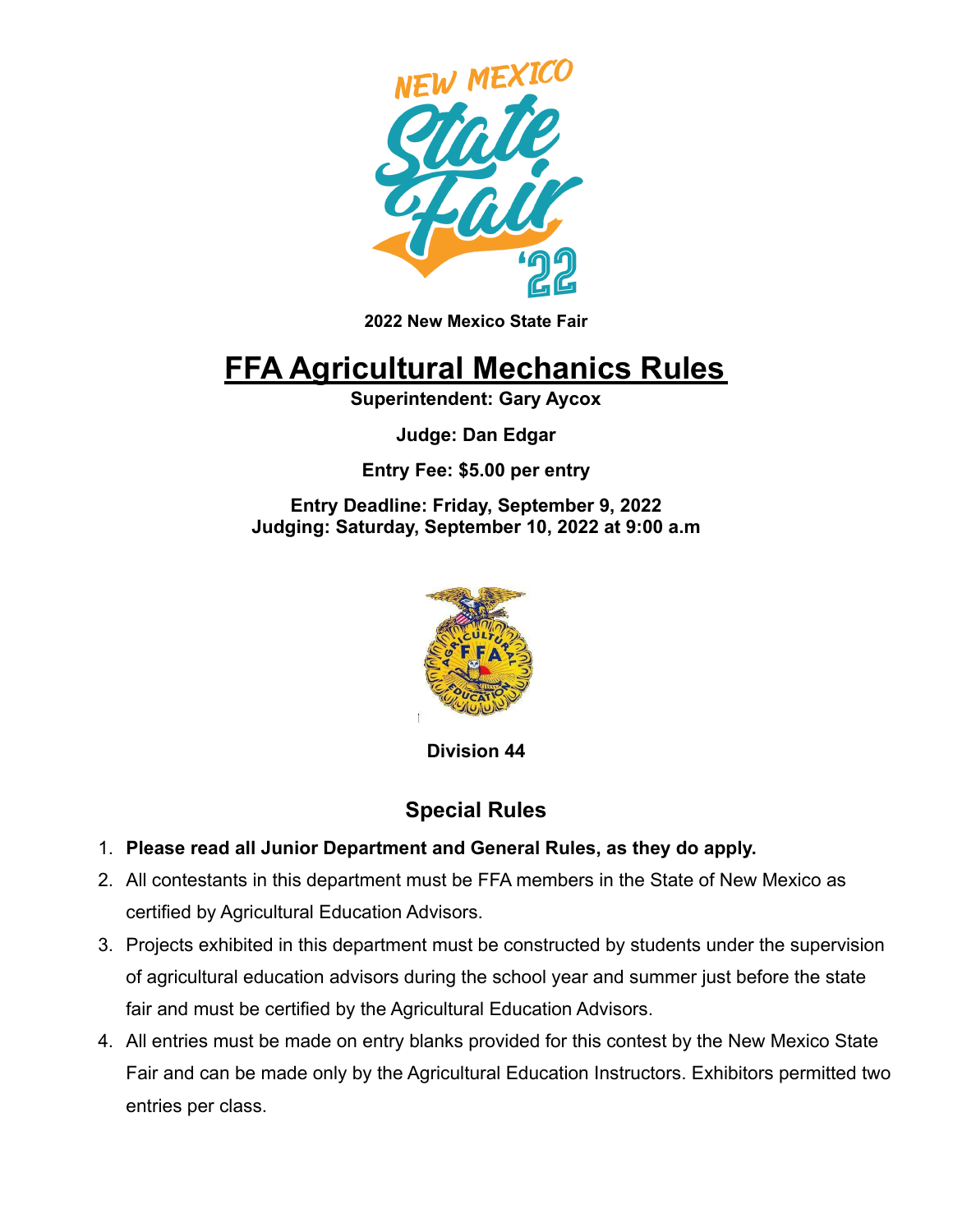- 5. Articles exhibited will be brought to Fair at exhibitor's expense and picked up Sunday September 18, 2022 at 7:00 p.m.
- 6. Entries must be in place by 5:00 p.m., Friday September 9, 2022
- 7. There are to be three main classes each with a subdivision of new and repurposed items. Classes and subdivisions are as follows:
	- a. Non Agricultural Items
		- i. All New Materials
		- ii. Repurposed, restored or rebuilt materials/items
	- b. Agricultural Related Items
		- i. All New Materials
		- ii. Repurposed, restored or rebuilt materials/items
	- c. Trailers
		- i. All New Materials
		- ii. Repurposed, restored or rebuilt materials/items

All items in subdivision ii require that the contestant turn in two (2) photographs per item used. The first being a before photograph and second being the during photograph. Bill of material will need to accompany these photos.

8. Each contestant in this division must file with the Superintendent on a card furnished by the State Fair a bill of materials showing total cost of construction (not including labor).

**Premiums for Classes**

| Premiums                                           | 1 <sup>st</sup> | 2 <sub>nd</sub> | 3 <sup>rd</sup> | 4 <sup>th</sup> | 5 <sup>th</sup> | 6 <sup>th</sup> |
|----------------------------------------------------|-----------------|-----------------|-----------------|-----------------|-----------------|-----------------|
| <b>Non-Agricultural Items</b>                      |                 |                 |                 |                 |                 |                 |
| Division 44 - Section 34401                        |                 |                 |                 |                 |                 |                 |
| <b>All New Materials</b>                           | \$225           | \$100           | \$50            | Ribbon          | <b>Ribbon</b>   | Ribbon          |
| Repurposed, restored or rebuilt<br>materials/items | \$200           | \$100           | \$50            | <b>Ribbon</b>   | <b>Ribbon</b>   | <b>Ribbon</b>   |
| <b>Agricultural Related Items</b>                  |                 |                 |                 |                 |                 |                 |
| Division 44 - Section 34402                        |                 |                 |                 |                 |                 |                 |
| <b>All New Materials</b>                           | \$225           | \$100           | \$50            | <b>Ribbon</b>   | <b>Ribbon</b>   | <b>Ribbon</b>   |
| Repurposed, restored or rebuilt<br>materials/items | \$200           | \$100           | \$50            | <b>Ribbon</b>   | <b>Ribbon</b>   | <b>Ribbon</b>   |
| <b>Trailers</b>                                    |                 |                 |                 |                 |                 |                 |
| Division 44 - Section 34404                        |                 |                 |                 |                 |                 |                 |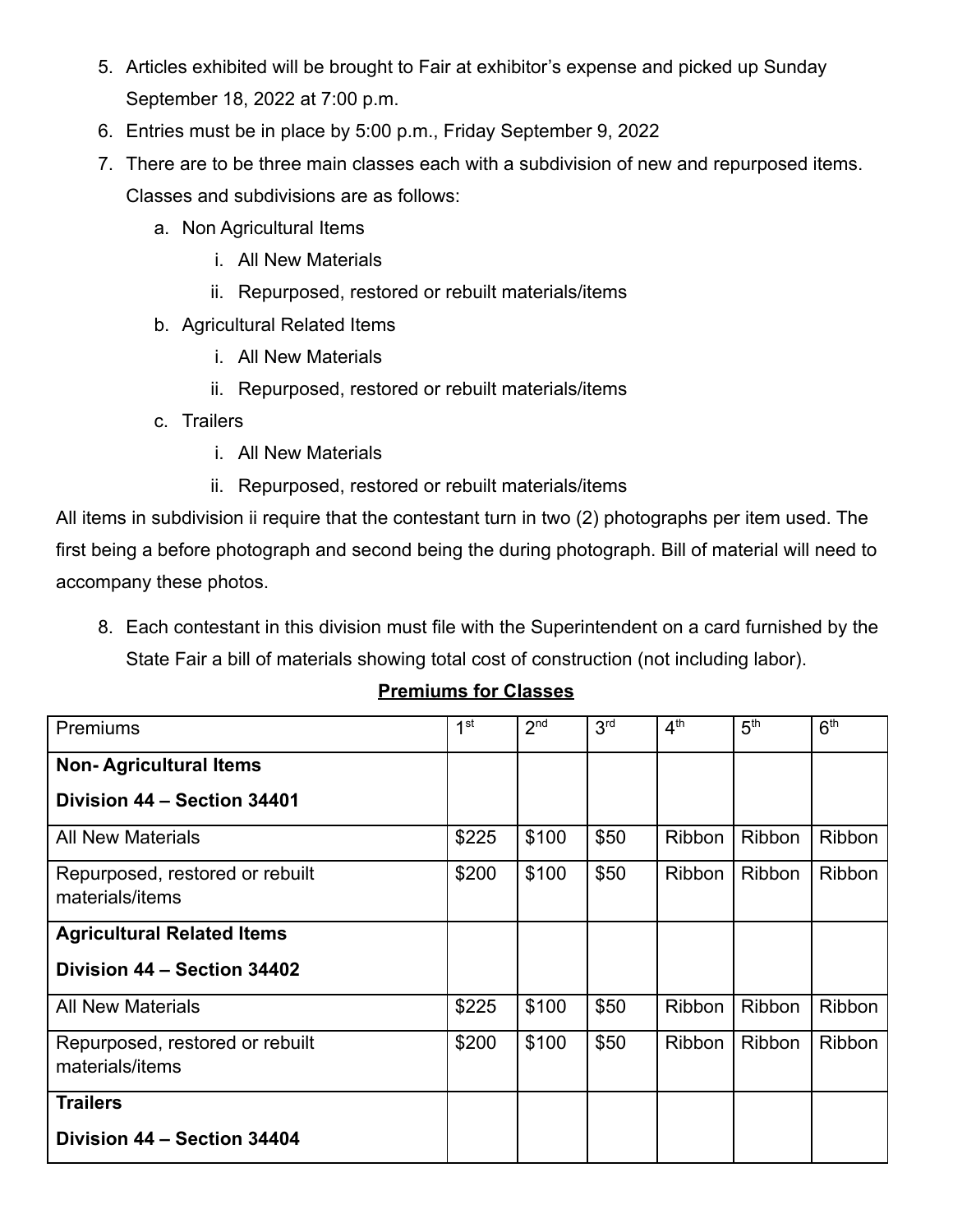| <b>All New Materials</b>                           | \$225 | \$100 | \$50 | Ribbon | Ribbon | Ribbon  |
|----------------------------------------------------|-------|-------|------|--------|--------|---------|
| Repurposed, restored or rebuilt<br>materials/items | \$200 | \$100 | \$50 | Ribbon | Ribbon | Ribbon, |

\*\* Total of \$2,175 as per the NMSF Agriculture Mechanics Division 44 rules

## **NEW MEXICO STATE FAIR FFA – AGRICULTURE MECHANICS ENTRY FORM**

| Check One: Chapter Exhibit                                                          | Individual Exhibit |             |     |  |  |
|-------------------------------------------------------------------------------------|--------------------|-------------|-----|--|--|
| Name:<br>the control of the control of the control of the control of the control of |                    | FFA Chapter |     |  |  |
| Address:                                                                            |                    |             |     |  |  |
| Street                                                                              | City               | State       | Zip |  |  |
| Year of Contest: 20<br>Phone: $($ ) $-$<br>Project Description:                     |                    |             |     |  |  |
|                                                                                     |                    |             |     |  |  |

Circle Class: 1a.Non-Agricultural Items New, 1b.Non-Agricultural Items Repurposed, restored or rebuilt materials/items, 2a. Agricultural Items New, 2b. Agricultural Items Repurposed, restored or rebuilt materials/items, 3a.Trailers New, 3b.Trailers Repurposed, restored or rebuilt materials/items

|          | <b>BILL OF MATERIALS</b> |      |
|----------|--------------------------|------|
| Material | Description              | Cost |
|          |                          |      |
|          |                          |      |
|          |                          |      |
|          |                          |      |
|          |                          |      |
|          |                          |      |
|          |                          |      |
|          |                          |      |
|          |                          |      |
|          |                          |      |
|          |                          |      |
|          |                          |      |
|          |                          |      |
|          |                          |      |